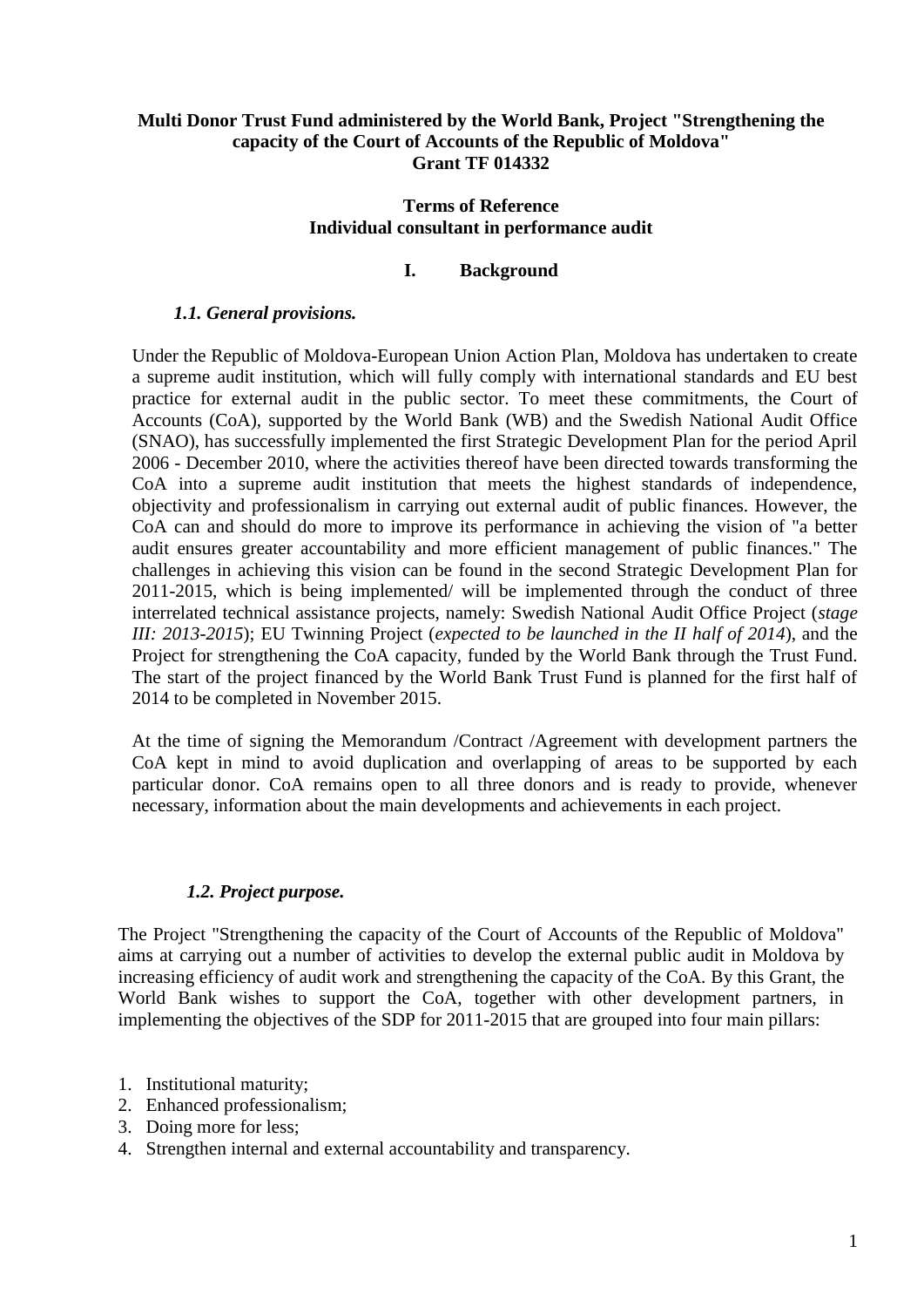CoA will contract an individual consultant (hereinafter - the Consultant) to support the CoA in achieving several objectives related to the four above-mentioned goals, the meaning of which is summarized as follows:

- Strengthening the performance audit capacities of the staff of the Performance Audit Division; training and developing the skills to conduct performance audits of the staff with audit responsibilities from other CoA divisions;
- Doing performance audits in certain independent agencies:
- Consolidation of the quality control system;
- Measuring the impact of performance audit reports.

## **II. Objective and Tasks of the Assignments**

Institutionalization of performance audit in the Court of Accounts began in 2008, with technical support from a U.S. company, involved in the project funded by the World Bank. Between October 2008 and December 2010, the company's experts have helped Court of Accounts of the Republic of Moldova to develop its ability to realize performance audits by:

- Elaboration of modules for training in performance audit, and training of CoA staff;
- Realization of five pilot performance audits;
- Provision of extensive training and on the job coaching for CoA staff, who implemented the five pilot performance audits;
- Development of performance audit manual;
- Development of a strategic planning guide for selecting the topics of performance audits;
- Training in writing performance audit reports, and post-audit ("cold") quality review of reporting, etc.

All these have developed the professional skills of the Court of Accounts' auditors to carry out performance audits; so far 22 performance audits have been conducted. The CoA has created a specialized subdivision in performance auditing with a number of 9 auditors able to realize approx. 3-4 performance audits per year.

However, CoA wants to expand the number of performance audits that are expected and highly appreciated both by entities as well as by the Moldovan Parliament and society. Today it is no longer sufficient that public money is spent according to law. It should be used in conditions of economy, efficiency and effectiveness, which is why performance auditing is viewed as an important area for further development.

Another challenge for the CoA is the audit of regulatory agencies, such as the Agencies for Competition, Tariff Regulation, Anti-monopoly and Privatization. The question is how these agencies can work effectively. How to set prices, to optimize communications services, eliminate monopoly, etc?

To accomplish these tasks the CoA needs support from external experts in the field of performance audit to train a total of about 25 people, including auditors from other General Divisions (20 people) to be involved in performance audits, as well as young employees of the division specialized in performance audit (5 persons).

## **III. The goal of the assignment**

## *3.1. Business area*

The consultant shall assist CoA in the following areas: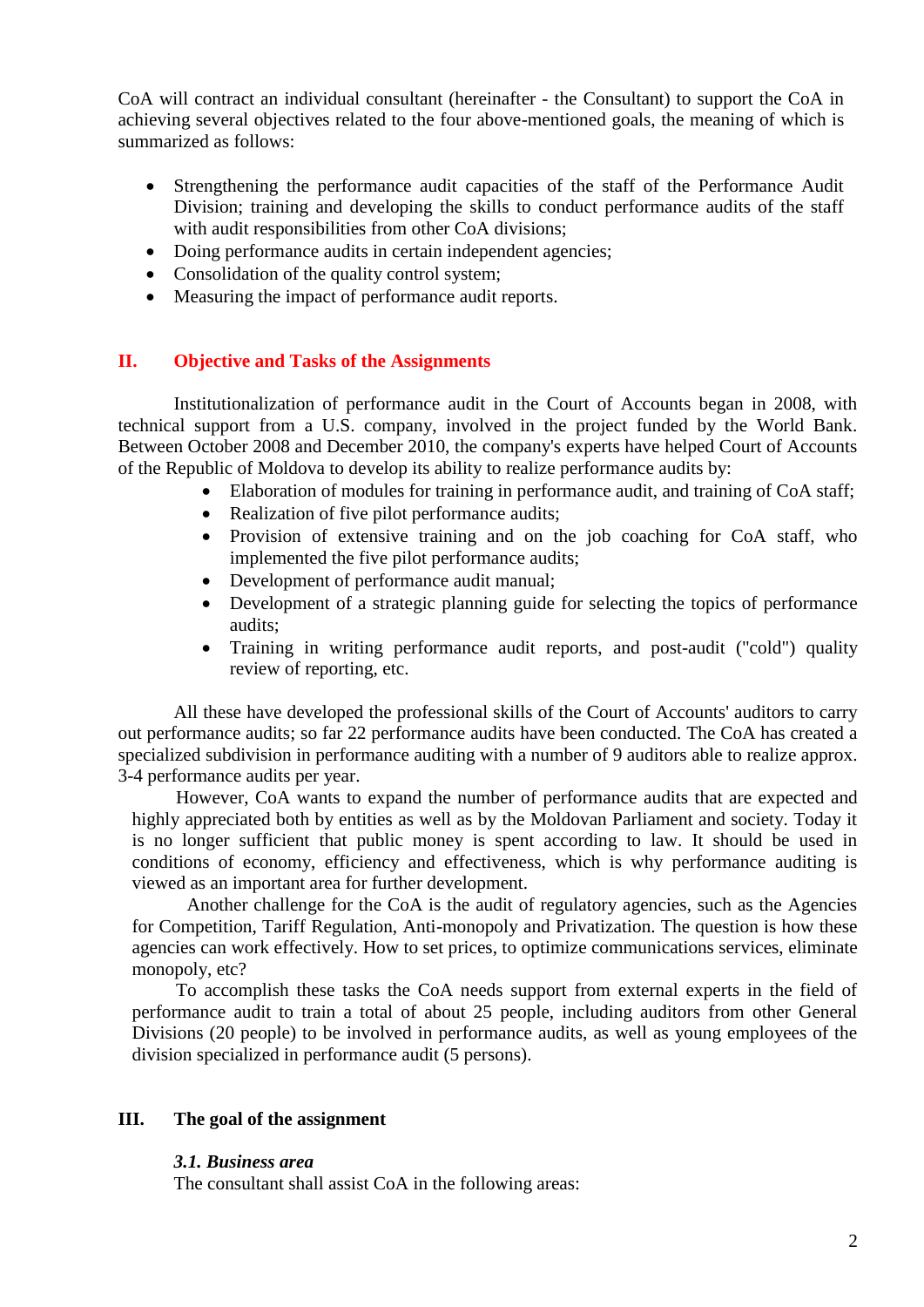- Review and update of training modules in performance audit. Supplement them with additional material on auditing independent regulatory agencies;
- Review of performance audit manual in terms of its compliance with ISSAI requirements and updating it, as appropriate;
- Staff training in performance auditing;
- Conducting several pilot performance audits;
- Post-audit ("cold") quality review of 2 performance audits conducted independently by the CoA;
- Measuring the impact of some performance audits.

# *3.2. ACTIVITIES*

The following activities are foreseen:

- Analysis of existing CoA practices for conducting performance audit, with consultation, if necessary, of staff and other relevant stakeholders, as well as review of the activities previously completed to institutionalize the performance audit;
- Review and update of training modules in performance audit. Supplement them with additional material on auditing independent regulatory agencies;
- Review of performance audit manual in terms of its compliance with ISSAI requirements and updating it, as appropriate;
- Organization of seminars / workshops regarding the main stages of performance audit, including:
	- Selection of topics for performance audits;
	- Planning the performance audits;
	- Conducting the performance audits;
	- Presentation of findings identified during performance audits.
- Training of about 20 employees of General Audit Divisions to be involved in the pilot audits and other performance audits, and 5 young employees of the division specialized in performance audit (*one-week training courses based on modules dedicated to the performance audit stages, such as: performance audit planning, preliminary study, audit tools and techniques, reporting of results, etc.*) The training will also address aspects of how to conduct performance audits of certain specific subjects in the independent regulatory agencies as pilot audits.
- Conduct of 2 pilot performance audits in 2 agencies, during which potential procedural and methodological problems will be addressed with advice and on the job training, especially at the end of the preliminary study, summary of audit results, and preparation of final report.
- Coaching of staff of CoA General Divisions, to be involved in other performance audits, as regards the transition from piloting to full and independent implementation of performance audits in the institution.
- Post-audit ("cold") quality review of 2 performance audits conducted independently by the CoA in the light of compliance with the methodological framework of CoA and quality requirements of ISSAIs and ISQC 1, which will provide relevant information to CoA Board and the entire staff of the institution and stakeholders about the quality assurance for proper and professional conduct of performance audit.
- Measuring the impact of some performance audits by:
	- studying the impact of at least 2-3 performance audits, through follow-up on site of CoA recommendations;
	- interviews with relevant persons within the audited entities and other stakeholders;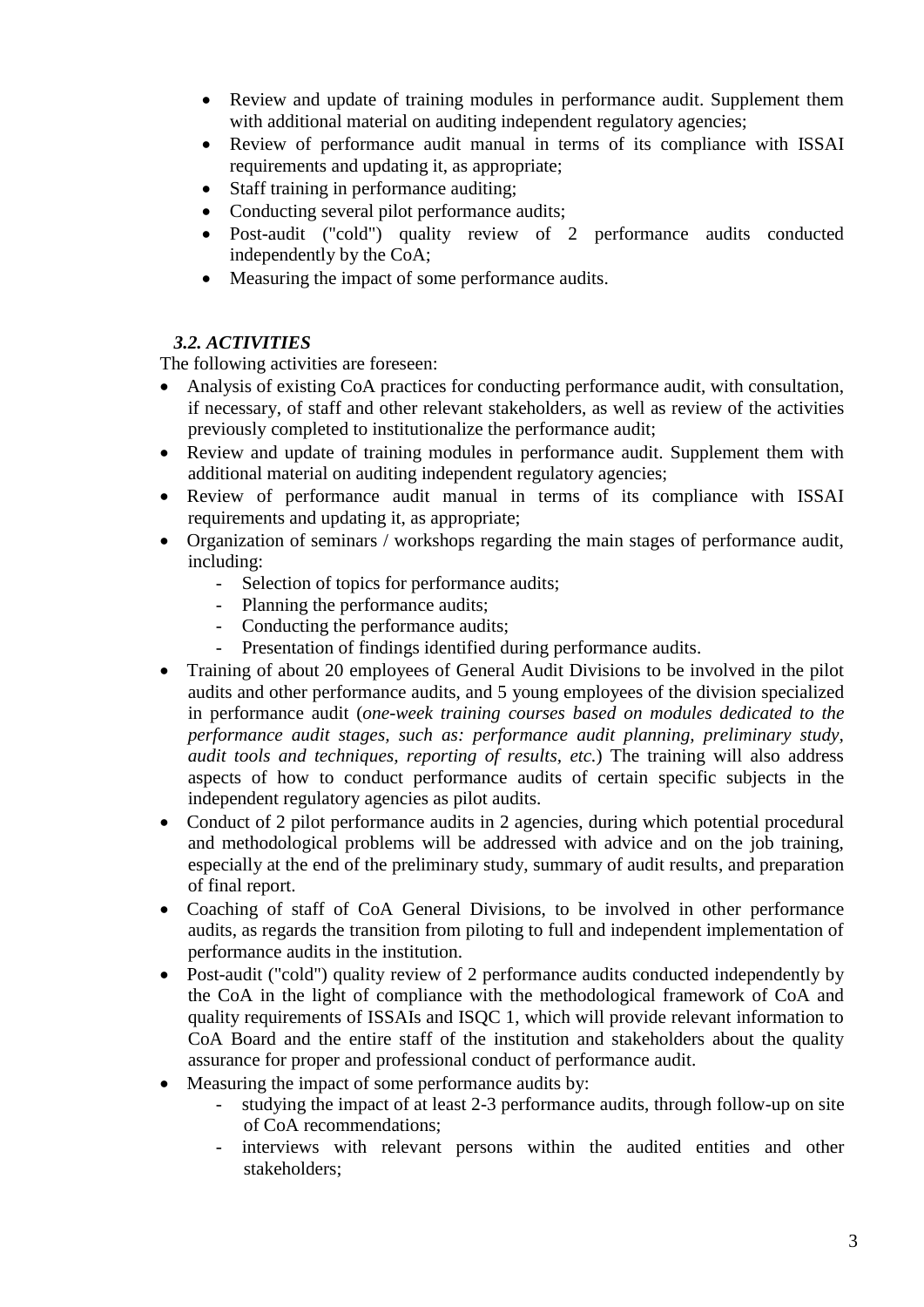- organizing discussions with auditees, other relevant actors, the media about the results of the performed study;
- presentation of the study to Parliament line committees for information and taking appropriate measures to increase the impact.
- Acquiring knowledge and skills by a group of 3-4 specialists (1-2 methodologists responsible for training staff internally) in performance audit, appointed by the CoA to strengthen and ensure the sustainability of ongoing training in the CoA.

It is envisaged to implement the activities under a lump sum contract.

## *3.3. Implementation period*

The assignment should begin as soon as possible, but not later than June 2014 and be completed by the end of November 2015. The consultant shall accomplish the assignment set during approximately **18 months,** including assistance in the premises of the Court of Accounts, preparation of reports and their presentation to CoA management. In carrying out this assignment it is expected to use about **6 man-months** and the Consultant's presence in Chisinau each month shall last not less than 7 working days.

During the missions the Consultant shall perform his /her activity inside the CoA, which will provide him /her with a workplace with access to telephone, Internet, pertinent material /legislation in Romanian language available at the CoA.

# *3.4. Language*

The Consultant shall submit all reports and key working documents in two languages: English and Romanian.

## **IV. General responsibilities**

## *4.1. Reporting Obligations*

The Consultant shall report to and work under the direction of management of the Court of Accounts. In particular, the Consultant shall work closely with the Board Member of the Court of Accounts in charge of the project "Strengthening the capacity of the Court of Accounts of the Republic of Moldova", and with the working group created for this purpose by order of the CoA President.

The Consultant shall coordinate the activities with Swedish NAO experts responsible for regularity (financial and compliance) audit, and with EU Twinning Project manager and experts.

In his /her working relations with the Beneficiary and the main stakeholders the Consultant shall fully meet the requirements and demonstrate the highest level of professionalism.

## *4.2. Institutional Arrangements*

The Consultant shall take care of all arrangements related to accommodation, interpretation and translation costs necessary for the accomplishment of the assignment.

## **V. Deliverables and implementation time frame**

## *5.1. Main outputs of the project*

 An inception report in one month since the beginning of contract action or till the deadline agreed upon with CoA;